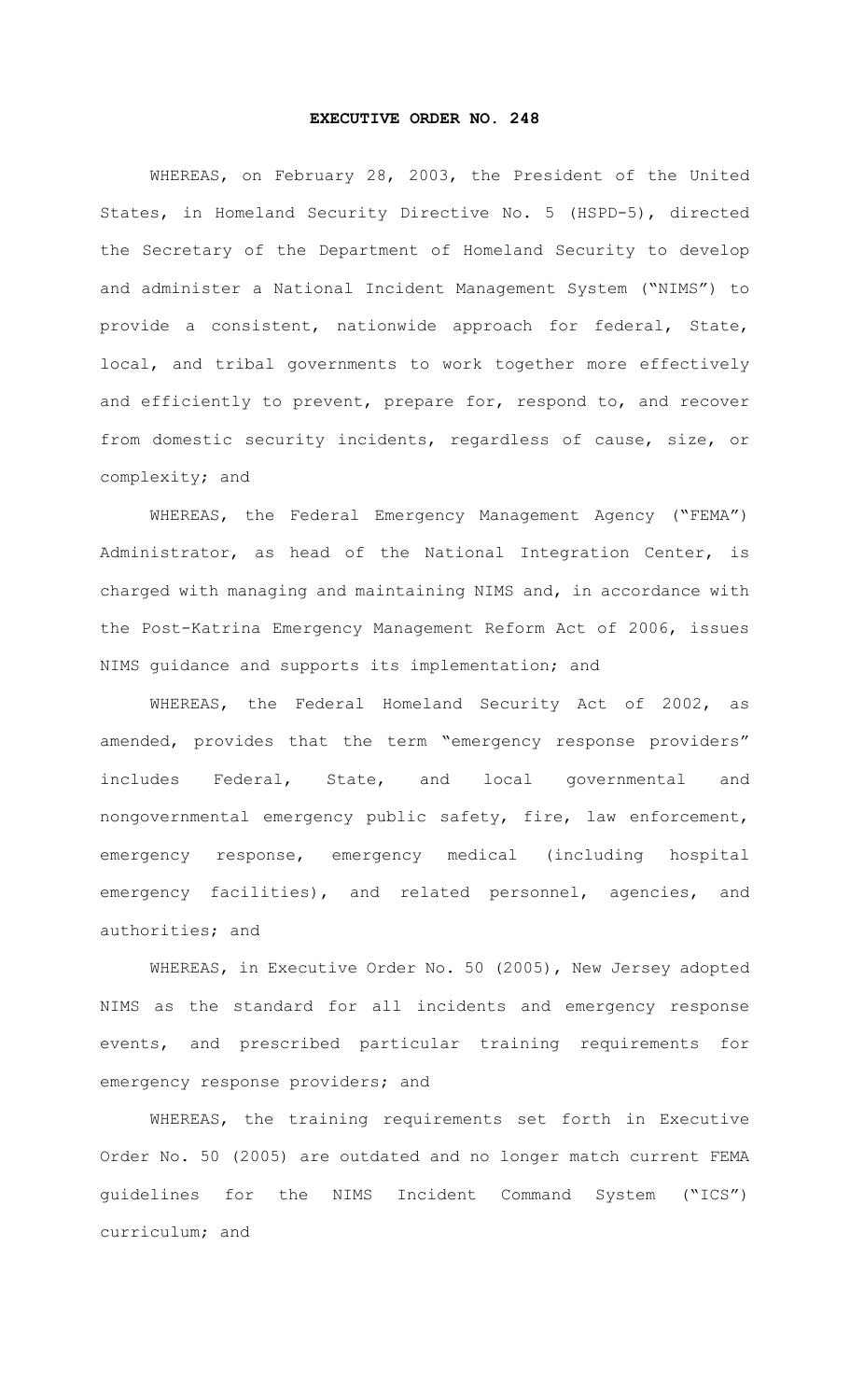WHEREAS, the New Jersey Office of Emergency Management ("NJOEM") is responsible for NIMS compliance, providing oversight and coordination of NIMS ICS training and preparedness grants, and facilitating training programs for emergency response providers; and

WHEREAS, the current NIMS ICS components are an integral part of various incident management training programs and other activities provided throughout the State every year; and

WHEREAS, the State Director of Emergency Management is authorized to issue directives requiring NIMS-compliant training requirements for emergency response providers; and

WHEREAS, NJOEM is the State entity best positioned to review ongoing requirements for NIMS compliance, establish minimum training requirements based on the NIMS curriculum, and determine appropriate NIMS training qualifications for emergency response providers;

NOW, THEREFORE, I, PHILIP D. MURPHY, Governor of the State of New Jersey, by the virtue of the authority vested in me by the Constitution and by the Statutes of this State, do hereby ORDER and DIRECT:

1. Executive Order No. 50 (2005) is hereby rescinded.

2. Within 30 days of this Order, NJOEM shall issue a comprehensive emergency management directive that includes the establishment of minimum requirements and qualifications for NIMS-compliant trainings for emergency response providers, other personnel, and government officials as required by FEMA's NIMS training program.

3. NIMS shall continue as the standard for incident management for all planned events and incidents in this State.

2